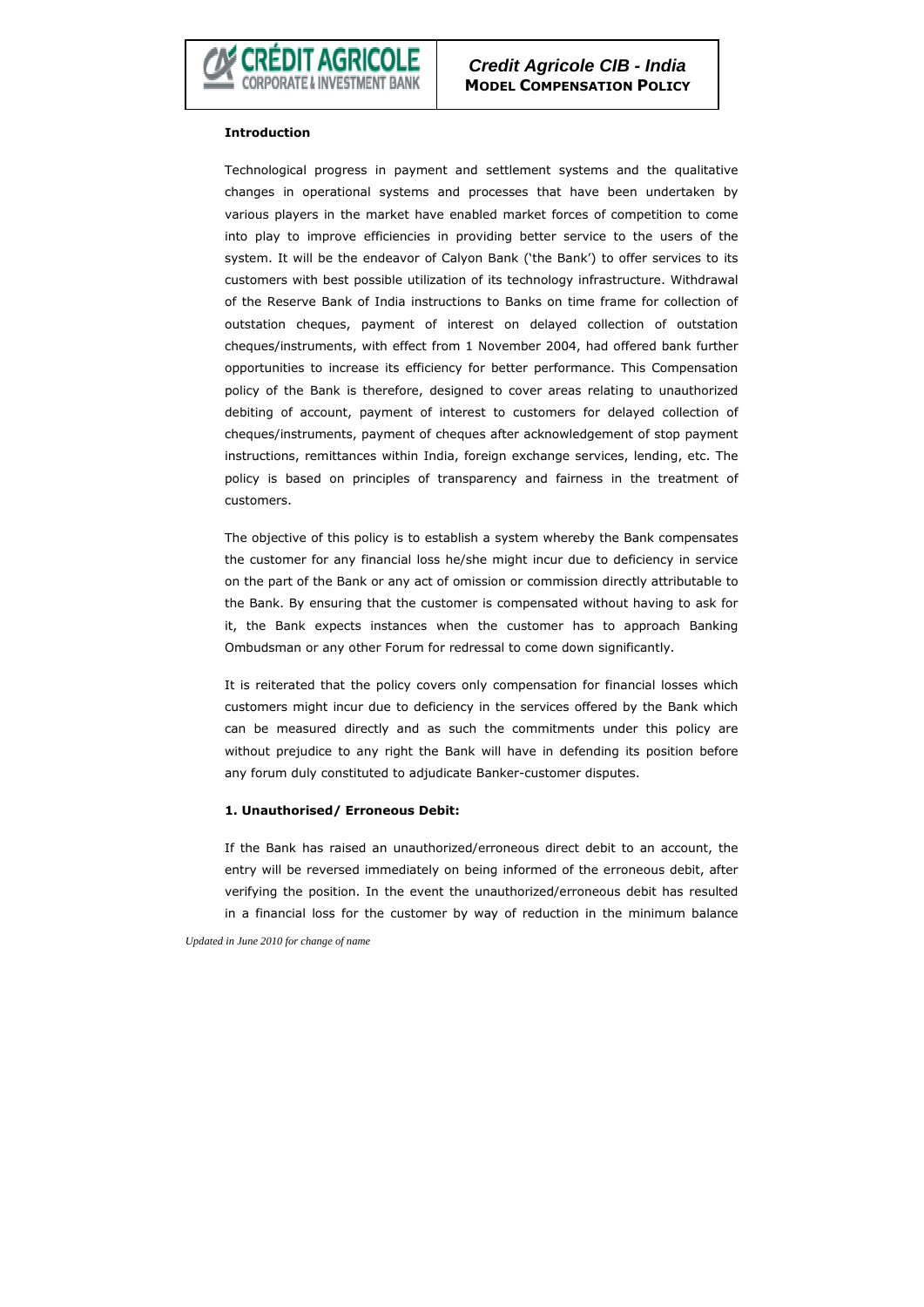

applicable for payment of interest on savings bank deposit or payment of additional interest to the Bank in a loan account, the Bank will compensate the customer for such loss by refunding / crediting the interest charged for minimum balance, had there been no erroneous debit. Further, if the customer has suffered any financial loss incidental to return of a cheque or failure of direct debit instructions due to insufficiency of balance on account of the unauthorized/erroneous debit, the Bank will compensate the customer to the extent of such financial losses which shall be limited to refunding the cheque return charges or interest payable to the Bank, if any, by the Customer.

In case verification of the entry reported to be erroneous by the customer does not involve a third party, the Bank shall arrange to complete the process of verification within a maximum period of 15 working days from the date of reporting of erroneous debit. In case, the verification involves a third party, the Bank shall endeavor to complete the verification process within a maximum period of 2 months from the date of reporting of erroneous transaction by the customer.

#### **2. ECS direct debits/other debits to accounts**

The Bank will undertake to carry out direct debit instructions of customers in time. In the event the Bank fails to meet such commitments, customer Will be compensated to the extent & any financial loss the customer would incur on account of delay in carrying out the instruction/failure to carry out the instructions.

The Bank would debit the customer's account with any applicable service charge as agreed by the customer and the Bank or as per the schedule of charges notified by the Bank. In the event the Bank levies any charge in violation of the arrangement, the Bank will reverse the charges when pointed out by the customer subject to scrutiny of agreed terms and conditions. Any consequential financial loss to the customer will also be compensated.

### **3. Payment of Cheques after Stop Payment Instructions**:

In case a cheque has been paid after stop payment instruction is acknowledged by the Bank, the Sank shall reverse the transaction and give value-dated credit to protect the interest of the customer. Any consequential financial loss to the customer will be compensated as provided under para 1 above. Such debits will be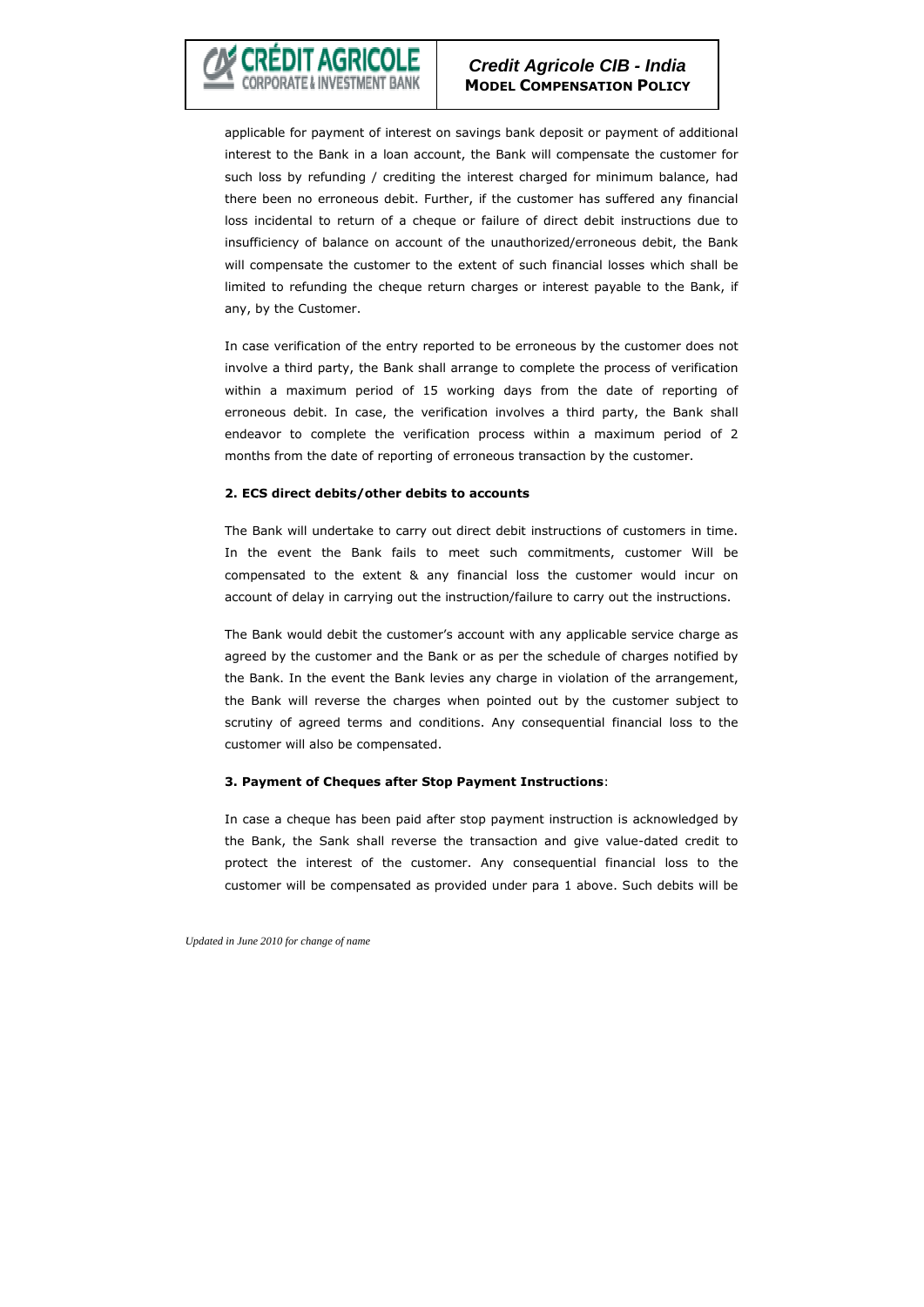

reversed within 2 working days of the customer intimating the transaction to the Bank.

## **4. Foreign Exchange Services**:

The Bank would not compensate the customer for delays in collection of cheques designated in foreign currencies sent to foreign countries as the Bank would not be able to ensure timely credit from overseas Banks. It is the Bank's experience that time for collection of instruments drawn on Banks in foreign countries differ from country to country and even within a country, from place to place. The time norms for return of instruments cleared provisionally also vary from country to country. However, the Bank will compensate the customer for undue delays in affording credit once proceeds are credited to the Nostro Account of the Bank with its correspondent. Such compensation will be given for delays beyond one week from the date of credit to Nostro Account) due date after taking into account normal cooling period stipulated. The compensation in such cases will be worked out as follows:

a) Interest for the delay in crediting proceeds as indicated in the collection policy of the Bank.

b) Compensation for any possible loss on account of adverse movement in foreign exchange rate.

### **5. Remittances in India:**

The compensation on account of delays in collection of instruments would be as indicated in the Bank's collection policy which is reproduced below for information:

### **'Payment of Interest for delayed Collection of Outstation Cheques:**

As part of the compensation policy of the Bank, the Bank will pay interest to its customer on the amount of collection instruments in case there is inordinate delay (maximum 2 months) in gMng credit due to negligence on the part of the Bank. Such interest shall be paid at Bank's prevailing 7 days deposit rate.

It may be noted that interest payment as given above would be applicable only for instruments sent for collection within India.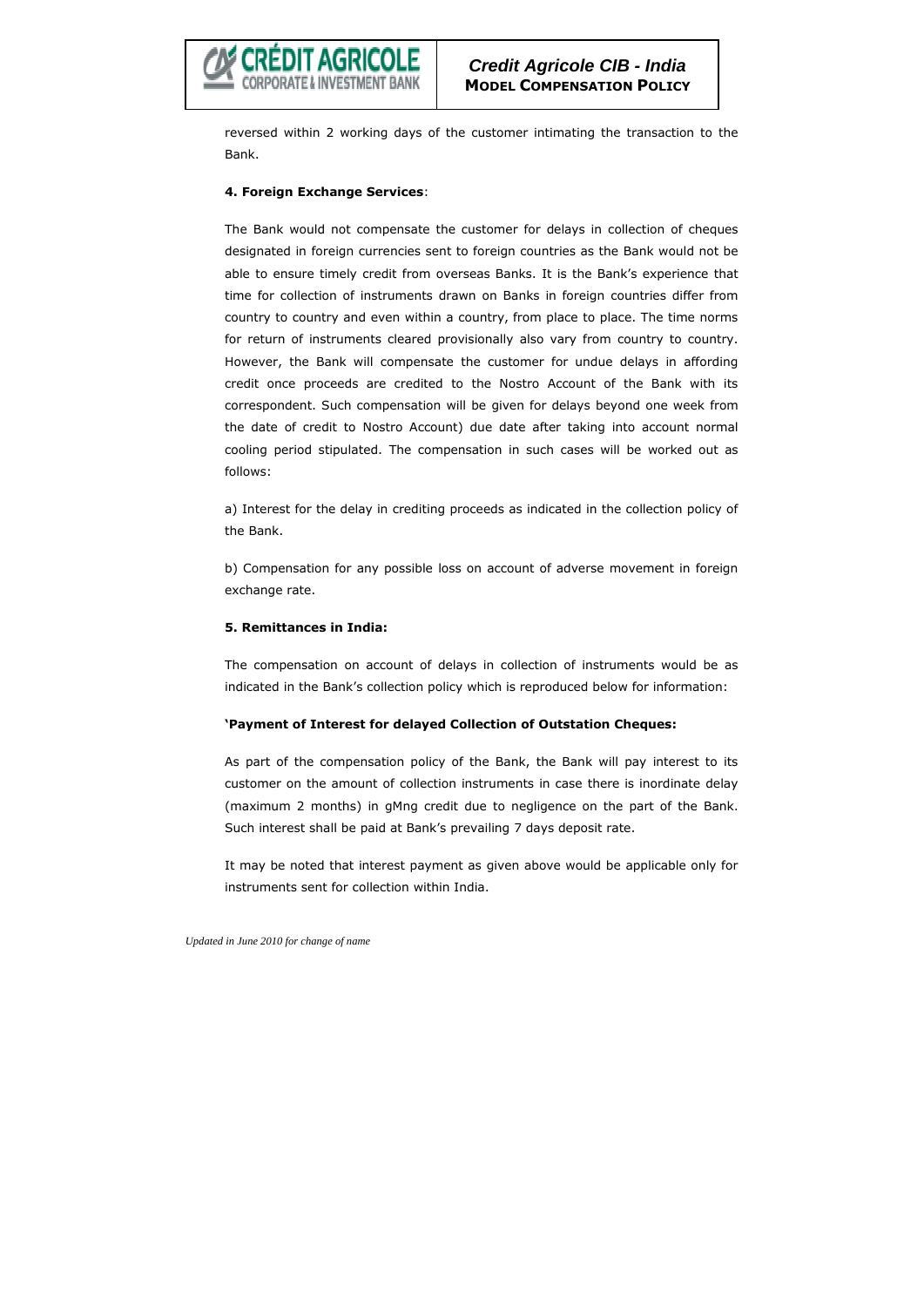

The Bank's compensation policy for financial loss suffered by the customers due to loss of instrument after it has been handed over to the Bank for collection by the customer would also be as indicated in our collection policy. The same is extracted below for information:

# **"Cheques I Instruments lost in transit I in clearing process or at paying Bank's branch:**

In the event a cheque or an instrument accepted for collection is lost in transit or in the clearing process or at the paying Bank's branch, the Bank shall immediately on coming to know of the loss, bring the same to the notice of the accountholder so that the accountholder can inform the drawer to record stop payment and also take care that cheques, if any, issued by him / her are not dishonoured due to noncredit of the amount of the lost cheques I instruments. The Bank would provide all assistance to the customer to obtain a duplicate instrument from the drawer of the cheque. Only in cases of gross negligence on the part of the bank, compensation @ 7 days deposit rate will be paid.

### **6. Violation of the Code by Bank's agent**

In the event of receipt of any complaint from the customer that the Bank's representative I courier or OSA has engaged in any improper conduct or acted in violation of the Code of Bank's Commitment to Customers which the Bank has adopted voluntarily, Bank shall take appropriate steps to investigate and to handle the complaint arid to compensate the customer for financial losses, if any.

# **7. Transaction of "at par instruments" of Co-operative Banks by Commercial Banks**

The RBI has expressed concern over the lack & transparency in the arrangement for payment of "at par" instruments of co-operative Banks by commercial Banks resulting in dishonour of such instruments when the remitter has already paid for the instruments. In this connection it is clarified that the Bank will not honour cheques drawn on current accounts maintained by other Banks with it unless arrangements are made for funding cheques issued. Issuing Bank should be responsible to compensate the cheque holder for non payment/delayed payment of cheques in the absence of adequate funding arrangement.